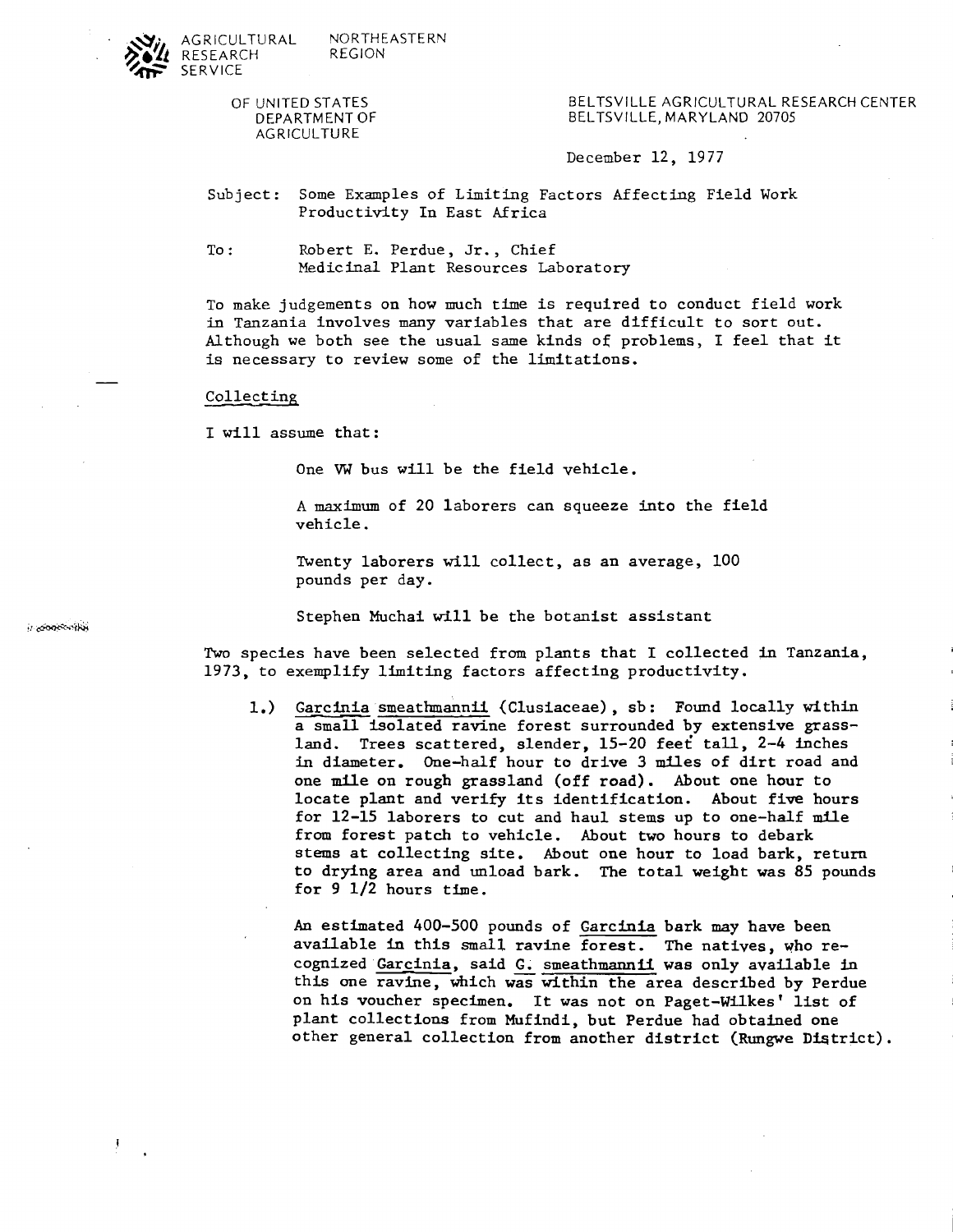To collect 300 pounds of bark from the one forest patch using the vehicle and labor crew just described, it might require six days. The yield for each successive day might be as follows:

> Day  $1 - 85$  pounds Day  $2 - 60$  pounds Day  $3 - 50$  pounds Day  $4 - 40$  pounds Day  $5 - 35$  pounds Day  $6 - 30$  pounds

Total: 6 days - 300 pounds

Twenty laborers might obtain 300 pounds of Garcinia bark in five days.

**<sup>A</sup>**decreasing yield in quantity per unit of time is true with most plant collections. As more of a particular plant is eliminated, more time is devoted to walking and searching either because laborers have to go further away from the vehicle or the plant just becomes more scarce.

2.) Gnidia kraussiana (Thymelaeaceae) st-1f-fl-fr. Stems several to many, mostly herbaceous, arising from a swollen fleshy root, from one-two feet high. Common to abundant over extensive areas of some grasslands that have been recently burned. About 45 minutes to one hour to haul 20 men to collection site. Twenty men collected for three hours, then eight of the men loaded the vehicle and returned with me to the drying area. Later returned to pick up plant material and remaining 12 men who had continued collecting for four more hours. **A** total of 170 pounds was obtained in nine hours, of which nearly four of my hours were used in just driving the vehicle.

There was probably at least 2000 pounds of Gnidia kraussiana available at the one particular site. In contrast with Garcinia, a major limiting factor with Gnidia is not the plant (for a 500 pound sample) but the size of the vehicle used to haul laborers and plant material. With our kind of vehicle, it would take three days (170x3=510) to obtain the required 500 sample. Another difference is that it **is** easier to collect ,common plants of grasslands than common plants of forests.

Combining the collections of Gnidia and Garcinia with employment of 20 laborers, a total of 800 pounds might be obtained in eight days  $(100)$ pounds per day).

 $\alpha$  as:

 $\overline{1}$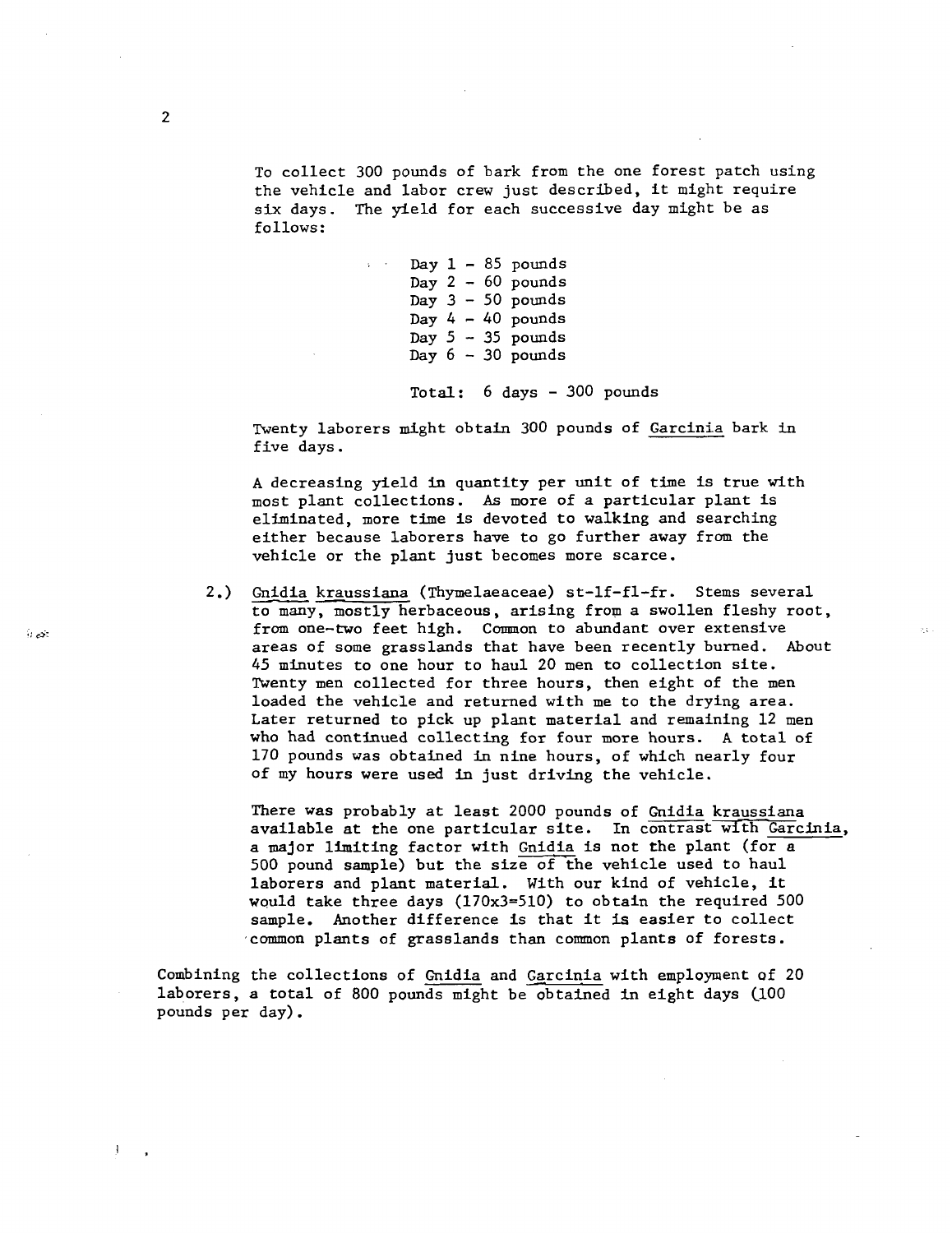Excluding Acacia mearnsii and Tabernaemontana holstii (not needed), there are 22 other species listed in my memorandum dated September 14. The total weight of all needed samples is 6800 pounds, thus it might be assumed that it will take 68 days for African labor to collect this amount.

Plants that are likely to be problems because of abundance or identification are listed later.

#### Reconnaissance

In addition to possibly 68 days needed for collecting time for reconnaissance has to be considered. Initially a week or more could be spent looking over a select area. Some active species are likely to be readily identified while others may later be recognized during the collecting of large samples.

Also, it would help to have a driver, especially if only one botanist will be working in the field. The eyes of the botanist should be able to focus on plants rather than on the road. There is even a greater need for a driver at a time when samples are being collected in the field. When two or more trips are possible between the drying and collection sites, the botanist should remain at the collecting site in order to monitor the plants collected as well as to be able to observe other plants. In 1973 at Mufindi, I spent a great deal of my time as a truck driver, not as a botanist.

## Drying

أواخوهونيء

As far as I know, we presently do not have any field equipment in Tanzania. Plastic needed for drying samples has been a limiting factor during my previous trip to Kenya and Tanzania, especially along the coast where drying is slow. At Jilore in 1972 and 1973, I have had to stop collecting until other samples became dried and packed. However, with the kinds of samples now required from Tanzania, this may be less of a problem because:

> It often requires more time to obtain a 300 pound sample of one species than three - 100 pound samples of three species.

With one exception, only one part of the plant is needed. **On** previous trips, two to three parts of a species were collected in bulk.

**Many** of the samples are roots, bark, or twigs and not stems (ws-sb) .

The distance in travel time (in your field vehicle) between your current drying area and future collection sites has to be evaluated along with

 $\overline{3}$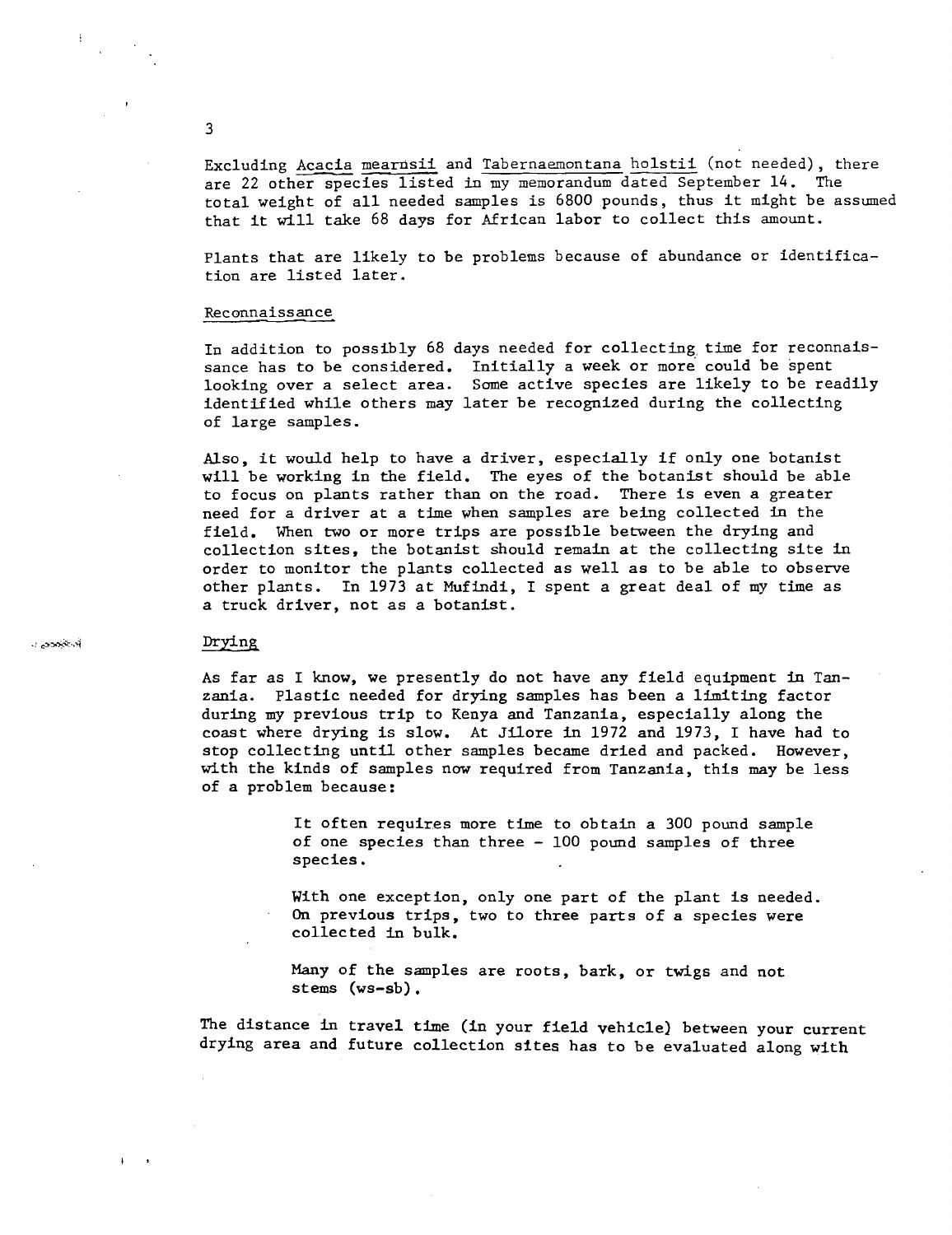the weight of the sample needed. For example, it would be convenient to stay at Tanga to collect about six or more species available in the coastal bush and thickets within 30 miles north, west, and south (of Tanga). Many of the remaining forest species that occur at various intervals from 25-60 miles west of Tanga could also be collected. At the far extreme is Warburgia (300 pounds, sb). It primarily occurs in dry sclerophyllous forest in the northwest Usambaras about two or more hours drive (80 miles) from Tanga. Subtracting travel time between Magamba, West Usambara, and Tanga leaves about four hours for collecting Warburgia, which may give us about 50 pounds of bark per day.

On two to four or more occasions It may be necessary to set up drying areas. Each time you have to move drying beds means a four to nine day lag period in collecting. Drying conditions are optimum in September.

### Shipping

Arrangements may have to be secured.for two separate shipments, one for the Coast and the other for Mufindi. Tanzanians are very slow; thus, it may require a lot of our time in Dar-es-Salaam to insure that samples are properly packed and that other arrangements are finalized.

Species likely to be a limiting factor because of abundance.

These are plants rated in the 50 percent probable category. The yield rate in quantity is expected to follow that exemplified by Garcinia. Assuming that more than 300 pounds of the required plant part is available, it might take us an average of 4.5 days to collect 300 pounds.

> Acalypha s tuhlmannii (Euphorb iaceae) Commiphora boiviniana (Burseraceae) Millettia oblata (Fabaceae) Monanthotaxis buchananii (Annonaceae) Tabernaemontana ventricosa - Usambara Mountains but not Lake Manyara National Park (Apocynaceae) Tacazzea galactogoga (Asclepiadaceae)

Species likely to be a limiting factor because of identification or depend on the presence of leaves, flowers, and/or fruits.

> Acalypha s tuhlmannii Commiphora boiviniana Gardenia jovis-tonantis (Rubiaceae) Parinari curatellifolia (Chrysobalanaceae) Tacazzea galactogoga Monanthotaxis buchananii

نذابه خبمتنى د

 $\overline{4}$